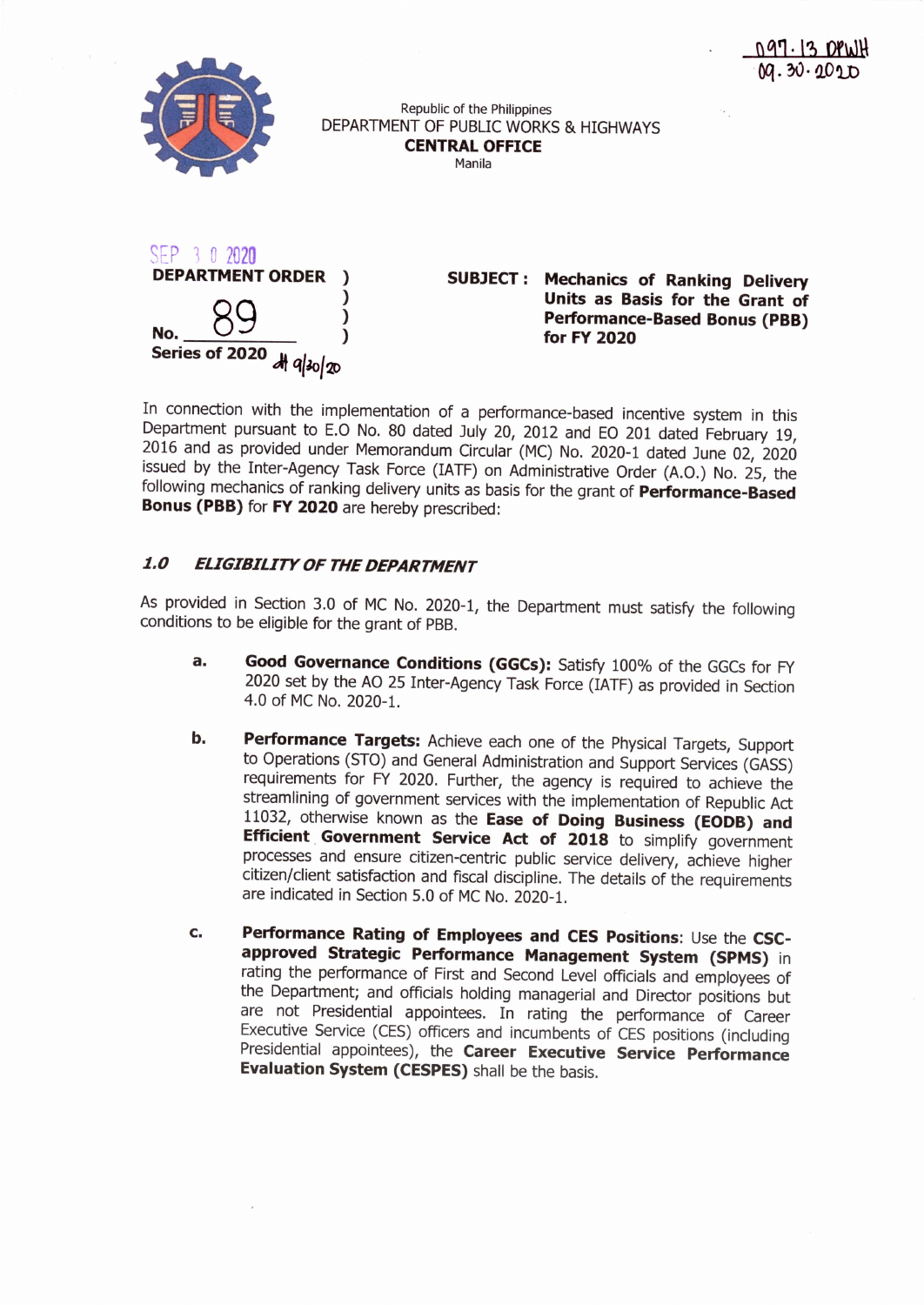## *2.0 ELIGIBILITY OFINDIVIDUALS*

With reference to Section 6.0 of MC No. 2020-1, the following eligibility requirements for individuals are hereby emphasized:

- **2.1** Eligibility of individuals to the grant of PBB shall be based on the eligibility of the Department and ranking of their respective delivery units.
- **2.2** Employees belonging to the First, Second and Third Levels should receive a rating of **"Satisfactory"** based on the agency's CSC-approved Strategic Performance Management System (SPMS) or the CESPES. CESPES covers all incumbents of CES positions in various agencies of the national government including GOCCswith original charters, for an uninterrupted period of at least three (3) months. Payment of the PBB to Third Level officials shall be contingent on the release of results of the CESPES.
- **2.3** An official or employee who has rendered a minimum of nine (9) months of service during the fiscal year and with at least Satisfactory rating may be eligible to the full grant of the PBB. For length of services less than nine (9) months but a minimum of three (3) months, grant of PBB shall be given on a pro-rata basis corresponding to the actual length of service rendered.
- **2.4** Officials and employees who failed to submit their complete SPMS Forms shall NOT be entitled to the FY 2020 PBB.
- **2.5** It is hereby understood that Memo Circular No. 2020-1 of A025-IATF dated June 02, 2020 shall be deemed an integral part of this issuance and all other rules governing eligibility for the grant of the PBB stipulated therein shall also take effect as applicable. The Corporate Planning and Management Division (CPMD) of the Office of the Secretary shall coordinate with the Human Resource Management Division (HRMD) of the Human Resource and Administrative Service, for the determination of officials and employees who have met the above Individual Eligibility requirements and therefore entitled to the PBB.

#### *3.0 DEUVERY UNITS*

As per Section 7.8a of MC No. 2020-1, a delivery unit is the primary subdivision of a department/agency performing substantive line functions, technical services, or administrative support, as reflected in the agency's organizational structure/functional chart. As for the DPWH, the identified Delivery Units stipulated in Annex 1 of MC No. 2020-1 are as follows:

- Office of the Secretary
- Six (6) Bureaus
- Nine (9) Services
- Sixteen (16) Regional Offices
- Unified Project Management Office (UPMO)<sup>1</sup>

*1Including the five* (5) *UPMOClusters*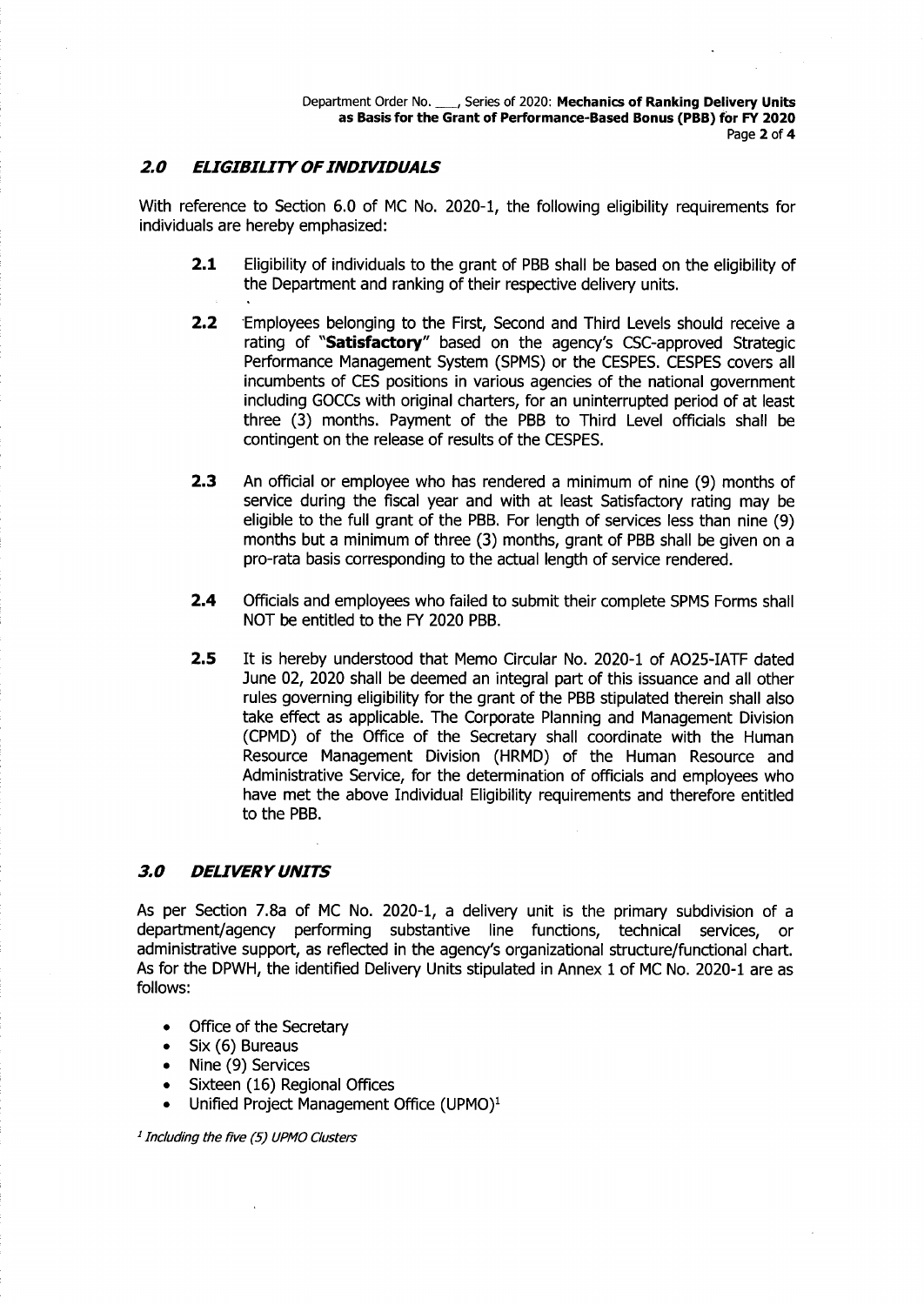Department Order No. \_, Series of 2020: Mechanics of Ranking Delivery Units as Basis for the Grant of Performance-Based Bonus (PBB) for FY 2020 Page 3 of 4

In this case, the District Engineering Offices (DEOs) shall be clustered under their respective supervising Regional Office (RO). Likewise, all Undersecretaries and Assistant Secretaries, and their immediate support and technical staff, shall be clustered under the Office of the Secretary.

## *4.0 RATINGAND RANKING OFDELIVERY UNITS*

#### 4.1 Regional and Unified Project Management Offices

The ROs and DEOs, respectively, shall be rated based on their respective performance and accomplishments (of set targets) for FY 2020 using the following criteria:

| <b>CRITERIA</b><br>(Implementing Offices)         | <b>Distribution</b><br>Percentage (%)<br>Weight |                                |
|---------------------------------------------------|-------------------------------------------------|--------------------------------|
|                                                   | RO /<br><b>DEO</b>                              | <b>UPMO</b><br><b>CLUSTERS</b> |
| <b>Construction Accomplishment</b><br>a)          | 20                                              | 40                             |
| Quality Assurance in Project Implementation<br>b) | 20                                              | 40                             |
| Design Assessment<br>C)                           | 15                                              | n/a                            |
| Maintenance Implementation and Practices<br>ď     | 15                                              | n/a                            |
| <b>Absorptive Capacity</b><br>e)                  | 15                                              | 20                             |
| Procurement                                       | 15                                              | n/a                            |
| TOTAL                                             | 100                                             | 100                            |

Since the RO and the DEOs within that region shall act as one (1) delivery unit, their individual ratings shall be consolidated into a regional rating as stipulated in Annex A of this Order. Except for "Design Assessment", "Maintenance Implementation and Practices", and "Procurement," the same criteria shall also be applied in evaluating the performance of the UPMO Clusters. Since the UPMO Clusters shall act as one (1) delivery unit, the average of their individual ratings shall be the rating for UPMO. If necessary, the methodology of calculations for each criterion shall be updated by the responsible offices as indicated in Annex A of this order, subject for approval of the Secretary..

#### 4.2 OSEC Proper, Bureaus and Services

On the other hand, the performance of the remaining delivery units clustered based on their role as the department's policy and standards formulating offices shall be evaluated based on the targets that each office has accomplished in accordance with their respective approved Annual Goals and Operations Plans for FY 2020, and confirmed by the Executive Committee (EXECOM).

| <b>Areas of Evaluation</b>               | <b>Distribution Percentage (%)</b><br>Weight |
|------------------------------------------|----------------------------------------------|
| <b>Regular Function's Accomplishment</b> | 80                                           |
| PGS Balanced Scorecard Accomplishment    | 20                                           |
| <b>TOTAL</b>                             | 100                                          |

#### Criteria (OSEC Proper, Bureaus & Services)